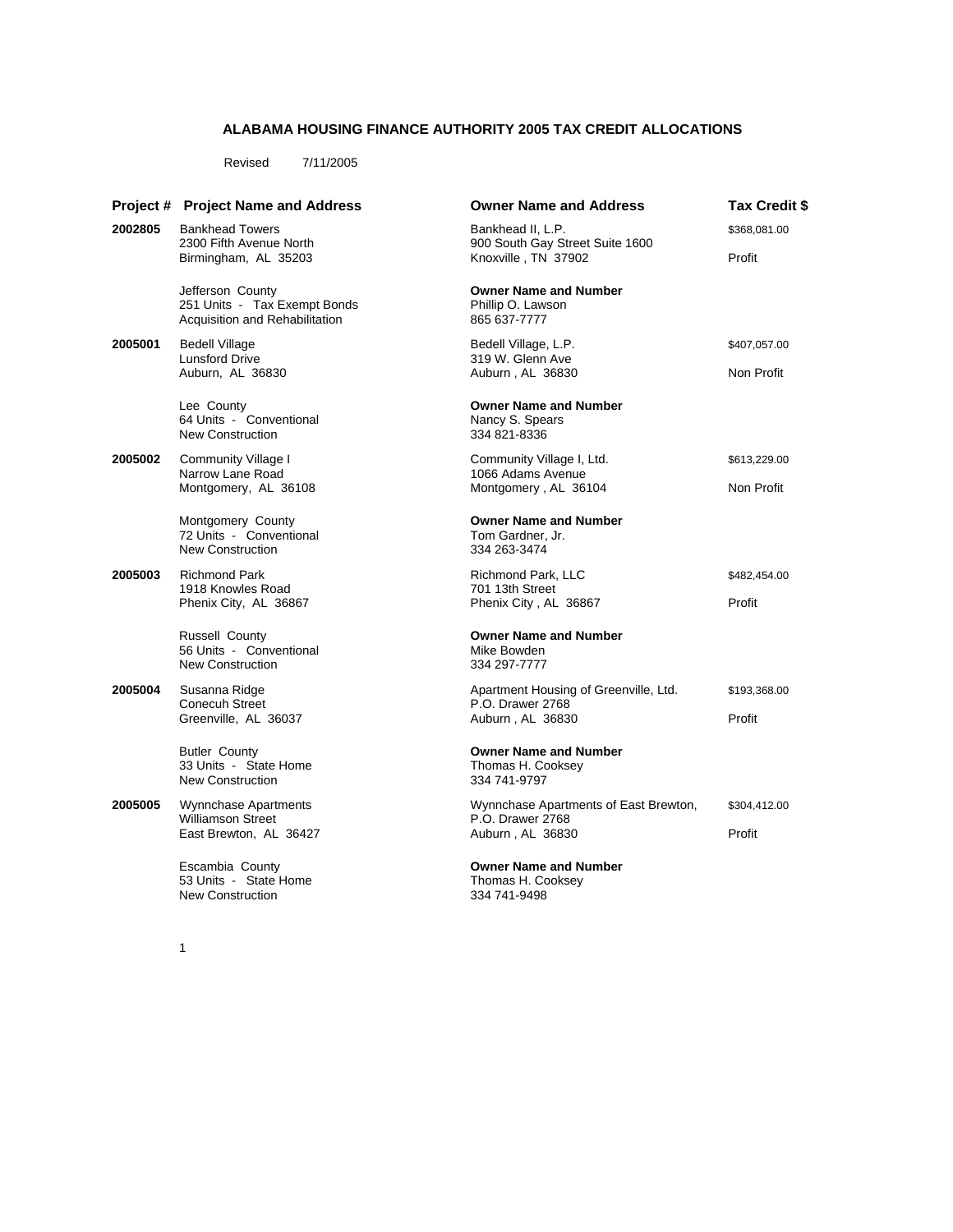|         | <b>Project # Project Name and Address</b>                                  | <b>Owner Name and Address</b>                                             | <b>Tax Credit \$</b>   |
|---------|----------------------------------------------------------------------------|---------------------------------------------------------------------------|------------------------|
| 2005007 | <b>Stonehurst Apartments</b><br><b>Blue Springs Road</b>                   | Stonehurst, Ltd.<br>P.O. Box 40                                           | \$774,325.00           |
|         | Huntsville, AL 35810                                                       | Rogersville, AL 35652                                                     | Profit                 |
|         | Madison County<br>80 Units - Conventional<br><b>New Construction</b>       | <b>Owner Name and Number</b><br>Lynn Greer<br>256 247-5059                |                        |
| 2005009 | Hamilton Place Apartments<br>Todd Trails/Highway 14<br>Millbrook, AL 36081 | Hamilton Place Apartments, Ltd.<br>950 Dauphin Street<br>Mobile, AL 36604 | \$388,754.00<br>Profit |
|         | Elmore County<br>56 Units - State Home<br><b>New Construction</b>          | <b>Owner Name and Number</b><br>Clarence M. Ball, Jr.<br>251 433-9801     |                        |
| 2005010 | The Shoals Apartments                                                      | The Shoals Apartments, Ltd.                                               | \$464,415.00           |
|         | Highway 14<br>Wetumpka, AL 36092                                           | 100 Village Street<br>Birmingham, AL 35242                                | Profit                 |
|         | Elmore County<br>72 Units - Conventional<br><b>New Construction</b>        | <b>Owner Name and Number</b><br>Chester L. Parker, Jr.<br>205 995-5658    |                        |
| 2005013 | Canebrake Apartments                                                       | Canebrake, L.L.C.                                                         | \$252,936.00           |
|         | Cahaba Road/County Road 1<br>Uniontown, AL 36786                           | P.O. Box 1510<br>Florence, AL 35631                                       | Profit                 |
|         | Perry County<br>36 Units - State Home<br><b>New Construction</b>           | <b>Owner Name and Number</b><br>Charles Kenneth Irby, Sr.<br>256 767-7620 |                        |
| 2005016 | Magnolia Gardens II                                                        | Magnolia Gardens II, Limited Partnership                                  | \$680,984.00           |
|         | Marie Foster Street<br>Selma, AL 36702                                     | 816 Selma Avenue<br>Selma, AL 36702                                       | Non Profit             |
|         | Dallas County<br>72 Units - Conventional<br><b>New Construction</b>        | <b>Owner Name and Number</b><br>Joyce Kendrick<br>334 872-3265            |                        |
| 2005018 | Pecan Cove Apartments                                                      | Pecan Cove Apartments, Ltd                                                | \$628,829.00           |
|         | Dr. Martin Luther King Jr. Ave<br>Mobile, AL 36617                         | 210 Lenwood Road<br>Decatur, AL 35603                                     | Non Profit             |
|         | Mobile County<br>60 Units - Conventional<br><b>New Construction</b>        | <b>Owner Name and Number</b><br>Thomas M. Wood, III<br>256 306-0666       |                        |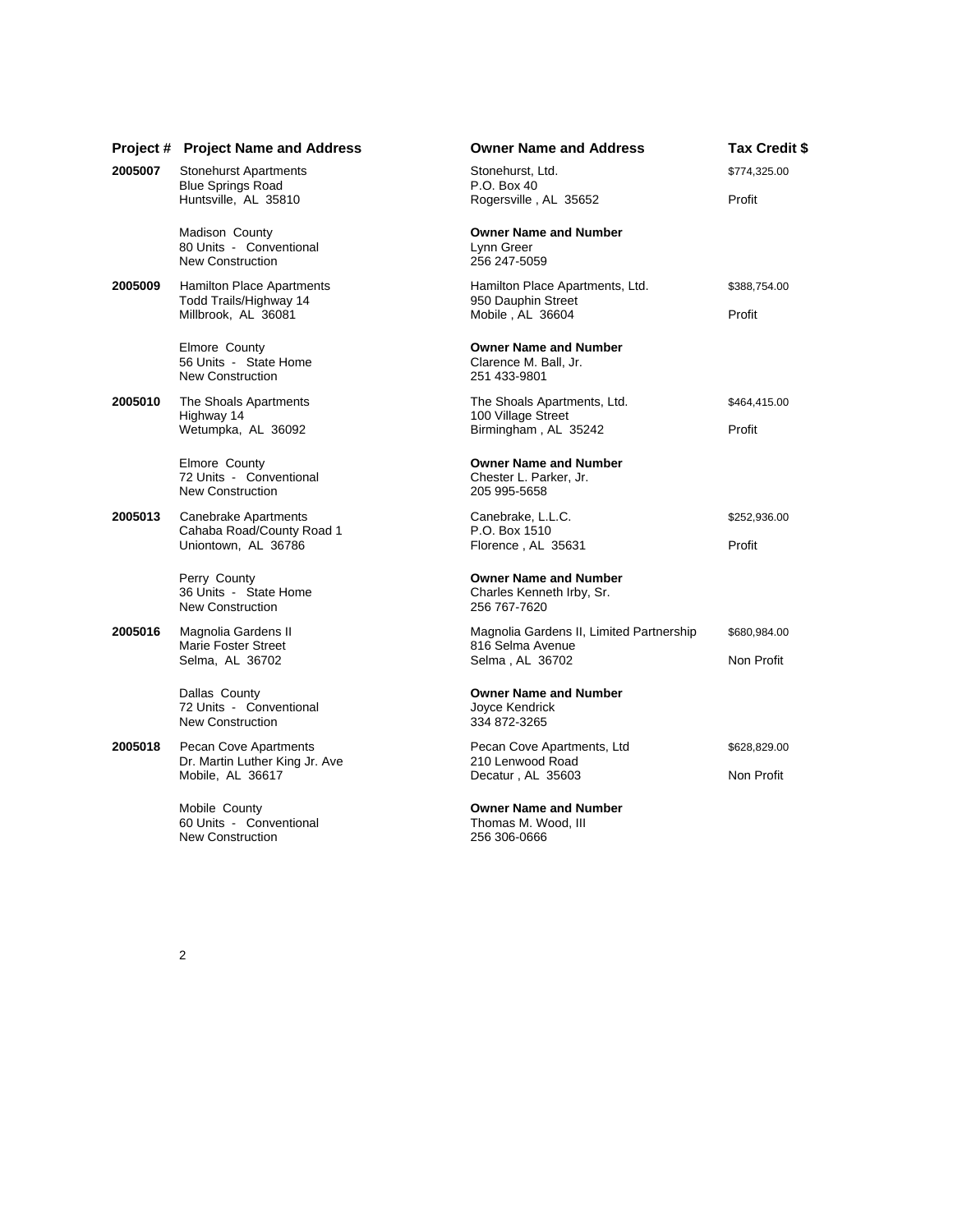|         | <b>Project # Project Name and Address</b>                                    | <b>Owner Name and Address</b>                                             | Tax Credit \$ |
|---------|------------------------------------------------------------------------------|---------------------------------------------------------------------------|---------------|
| 2005019 | <b>Highland View Apartments</b><br>North Broad and Agee<br>Selma, AL 36702   | Highland View Apartments, Ltd.<br>527 Main Ave. Suite A                   | \$309,339.00  |
|         |                                                                              | Northport, AL 35476                                                       | Profit        |
|         | Dallas County<br>40 Units - State Home<br>New Construction                   | <b>Owner Name and Number</b><br>Douglas P. Hollyhand<br>205 345-0955      |               |
| 2005020 | Harbor Pointe Apartments<br>Sandlin Rd.                                      | Harbor Pointe Apartments, Ltd.<br>210 Lenwood Road<br>Decatur, AL 35603   | \$313,478.00  |
|         | Decatur, AL 35603                                                            |                                                                           | CHDO          |
|         | Morgan County<br>40 Units - State Home<br><b>New Construction</b>            | <b>Owner Name and Number</b><br>Thomas M. Wood III<br>256 306-0666        |               |
| 2005021 | <b>Garden Cove Apartments</b><br>3315 Dunn St. SW<br>Huntsville, AL 35805    | CMP Garden Cove, LP<br>1465 Northside Dr. Suite 116<br>Atlanta, GA 30318  | \$507,663.00  |
|         |                                                                              |                                                                           | Profit        |
|         | Madison County<br>199 Units - Conventional<br>Acquisition and Rehabilitation | <b>Owner Name and Number</b><br><b>Breck Kean</b><br>404 603-3899 ext 201 |               |
| 2005025 | Montclair<br><b>West Market Street</b><br>Athens, AL 35611                   | Montclair, Ltd.<br>496 Highway 67 South<br>Decatur, AL 35603              | \$716,761.00  |
|         |                                                                              |                                                                           | Profit        |
|         | Limestone County<br>72 Units - Conventional<br><b>New Construction</b>       | <b>Owner Name and Number</b><br>W. M. Dinsmore<br>256 355-7693            |               |
| 2005026 | The Veranda Apartments<br>151 West Pike Street<br>Troy, AL 36081             | The Veranda, Ltd.<br>507 North Three Notch Street<br>Troy, AL 36081       | \$345,451.00  |
|         |                                                                              |                                                                           | CHDO          |
|         | Pike County<br>42 Units - State Home<br><b>New Construction</b>              | <b>Owner Name and Number</b><br>Mary Terry<br>334 566-1712                |               |
| 2005029 | <b>Quail Meadows Apartments</b><br>955 South Front Avenue                    | Demopolis Housing II, Ltd.<br>809 22nd Avenue                             | \$284,147.00  |
|         | Demopolis, AL 36732                                                          | Tuscaloosa, AL 35401                                                      | Profit        |
|         | Marengo County<br>40 Units - State Home<br>New Construction                  | <b>Owner Name and Number</b><br>David Morrow<br>205 759-5781 ext 240      |               |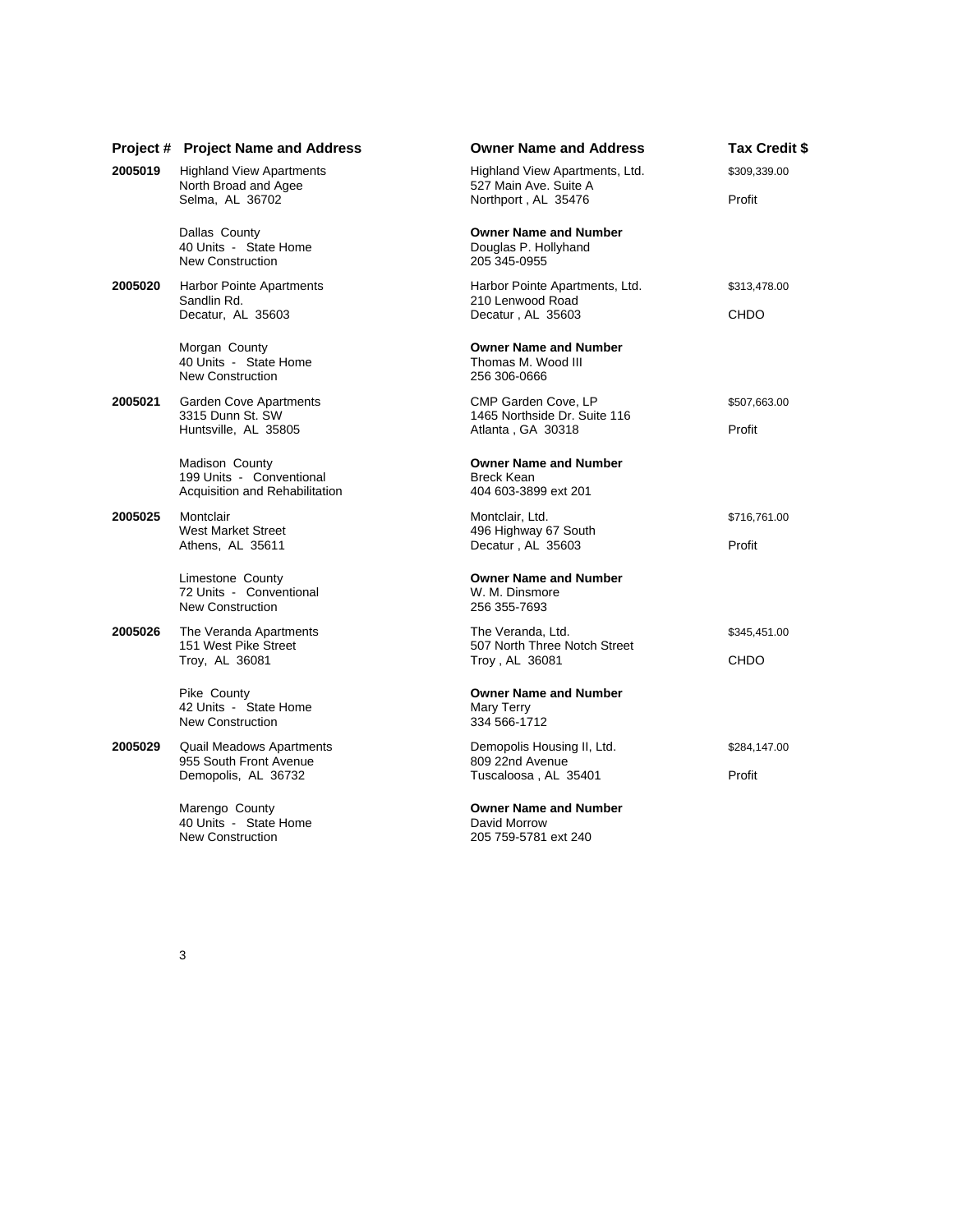|         | <b>Project # Project Name and Address</b>                                 | <b>Owner Name and Address</b>                                       | Tax Credit \$  |
|---------|---------------------------------------------------------------------------|---------------------------------------------------------------------|----------------|
| 2005030 | <b>Water Oak Apartments</b><br>1418 East Elm Street                       | Athens II Housing, Ltd.<br>809 22nd Avenue                          | \$241,069.00   |
|         | Athens, AL 35611                                                          | Tuscaloosa, AL 35401                                                | Profit         |
|         | Limestone County<br>48 Units - USDA RD<br>Acquisition and Rehabilitation  | <b>Owner Name and Number</b><br>David Morrow<br>205 759-5781        |                |
| 2005033 | Heron Cove Apartments                                                     | Heron Cove, LLC                                                     | \$1,125,518.00 |
|         | 600 Block of Glover Avenue<br>Enterprise, AL 36330                        | 1037 22nd Street South Suite 102<br>Birmingham, AL 35205            | Profit         |
|         | Coffee County<br>112 Units - Conventional<br><b>New Construction</b>      | <b>Owner Name and Number</b><br>David G. Sumrall<br>205 328-8144    |                |
| 2005034 | The Kensley Apartments<br>31230 Stage Coach Road                          | Kensley Hall Apartments, Ltd.<br>P.O. Drawer 6657                   | \$717,113.00   |
|         | Spanish Fort, AL 35627                                                    | Dothan, AL 36302                                                    | Profit         |
|         | <b>Baldwin County</b><br>104 Units - USDA RD<br><b>New Construction</b>   | <b>Owner Name and Number</b><br>Gary Hall<br>334 794-2678           |                |
| 2005035 | South Place<br>Oak Street                                                 | Luverne Hall Apartments, Ltd. II<br>P.O. Drawer 6657                | \$219,106.00   |
|         | Luverne, AL 36049                                                         | Dothan, AL 36301                                                    | Profit         |
|         | Crenshaw County<br>32 Units - State Home<br><b>New Construction</b>       | <b>Owner Name and Number</b><br>Gary Hall<br>334 794-2678           |                |
| 2005038 | <b>Willow Ridge Estates</b><br><b>Hicks Industrial Boulevard</b>          | Willow Ridge Estates, LLC<br>841 Sweetwater Ave                     | \$290,047.00   |
|         | Union Springs, AL 36089                                                   | Florence, AL 35630                                                  | Profit         |
|         | <b>Bullock County</b><br>40 Units - State Home<br><b>New Construction</b> | <b>Owner Name and Number</b><br>Randall F. Aldridge<br>256 760-9624 |                |
| 2005040 | <b>Haverly Park</b><br><b>Frederick Road</b>                              | Haverly Park, Ltd.<br>P.O. Box 2427                                 | \$464,530.00   |
|         | Opelika, AL 36803                                                         | Opelika, AL 36803                                                   | Profit         |
|         | Lee County<br>62 Units - Conventional<br><b>New Construction</b>          | <b>Owner Name and Number</b><br>John T. Huff, Jr.<br>334 749-0052   |                |